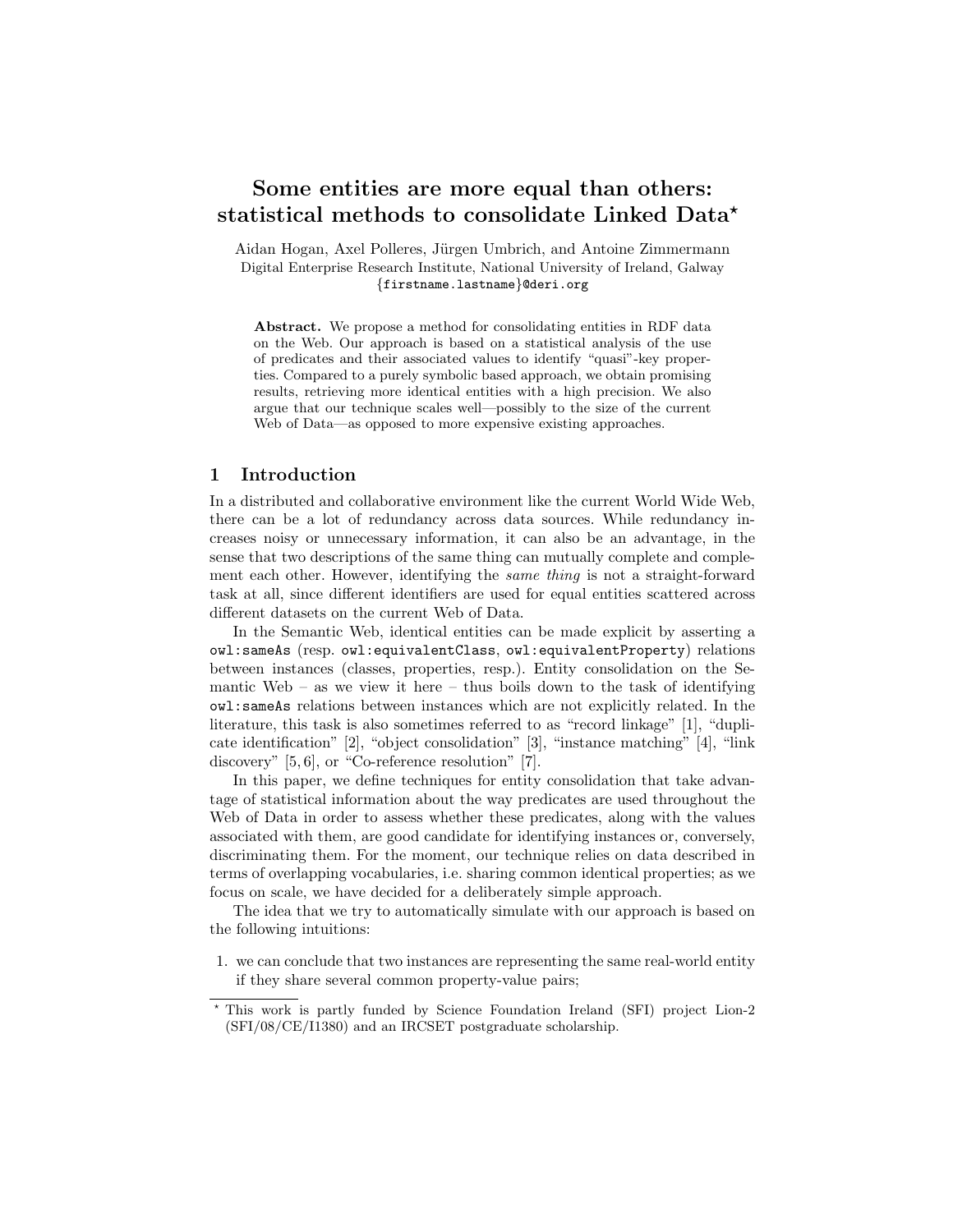- 2. certain properties are more or less appropriate to disambiguate/consolitate entities;
- 3. likewise, certain values of some properties are more or less appropriate to disambiguate/consolidate entities.

Particularly, we assume that the necessary information to exploit (Item 2) and (Item 3) can be gathered from statistics about Web data.

As an example, let us consider the case of identifying persons. Two descriptions of unknown persons are representing the same human individual if they describe common properties, such as, eye colour, height, gender, name (Item 1). The gender of a person is usually of limited utility to identify someone, as opposed to the name or address (Item 2). However, if the name is a very common one, such as "Sam Smith" in an English-speaking country, the name property is not enough to identify the person with reasonable certainty (Item 3) and e.g. another property that is non-dissciminating by itself necessarily, such as the gender for instance, may again become discriminating.

Interestingly, these three intuitions can be formalised into an algorithm that we describe in Section 2. Then, we detail its implementation and some improvement to make the process scalable and more efficient in Section 3. In Section 4, we describe a preliminary but promising evaluation of our approach, along with some more general discussion on the feasibility of properly evaluating such a system. Section 5 presents related work and compare it to our approach. In Section 6, we conclude wih important issues still to be solved, possible improvements and future work.

# 2 Statistical entity consolidation

In this section, we formulate an abstract algorithm for computing a similarity measure on pairs of RDF terms.

Let us first describe some formal notions used throughout this paper. We denote RDF terms by  $\bf{U}, \bf{B}$  and  $\bf{L}, i.e.$  the sets of all URIs, blank nodes, and literals, respectively. RDF documents are sets of triples  $\langle s, p \rangle$  o  $\cdot \rangle \in \mathbf{B} \cup \mathbf{U} \times \mathbf{U} \times \mathbf{U}$  $\mathbf{U} \cup \mathbf{B} \cup \mathbf{L}$ . For a given RDF document G, we denote by  $\text{sub}(G)$  (resp.  $\text{pred}(G)$ ,  $obj(G)$ ) the set of subjects (resp. predicates, objects) appearing in G. We write RDF documents in the common  $<sup>1</sup>$  notation.</sup>

Example 1. For illustration purposes, let's consider three documents crawled from the Web containing candidate identifiers for consolidation— $viz$ ,  $ex1:SamSmith$ , ex2:sam smith and ex3:Sam-Smith—as follows:

```
ex:SomeDoc dc:creator ex1:SamSmith .
ex1:SamSmith a foaf:Person ; foaf:name "Sam Smith" ;
             foaf:gender "male" ; foaf:homepage ex:JSHompage .
```
<sup>1</sup> Turtle.http://www.w3.org/TeamSubmission/turtle/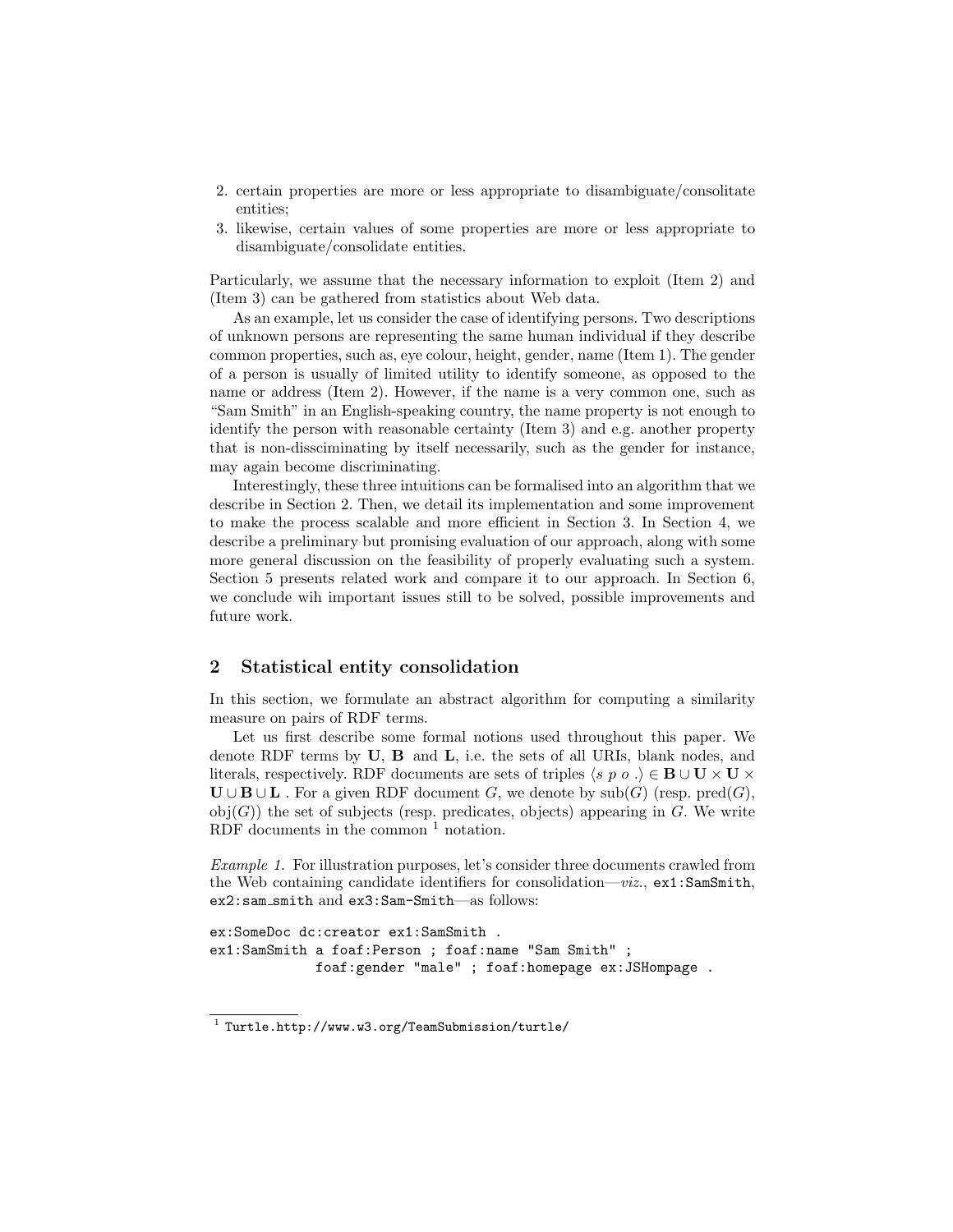ex:SomeDoc dc:creator ex2:sam\_smith . ex2:sam smith foaf:name "Dr. Sam J. Smith" ; foaf:homepage ex:JSHompage .

ex:SomeOtherDoc dc:creator ex3:Sam-Smith . ex3:Sam-Smith a foaf:Person ; foaf:name "Sam Smith" ; foaf:gender "female" .

A human able to interpret the above notation will quickly discern that ex1:- SamSmith and  $ex2$ :sam\_smith *likely* refer to the same person, and that  $ex3:Sam-$ Smith is a separate person. In this case, a human will intuitively understand that a single document is unlikely to have two authors with the same (first and last) name, and that two people will rarely share a homepage. Sharing the same name and the same homepage are both good indicators that the first and second entities are referring to the same person. However, class membership such as foaf:Person does not particularly indicates uniqueness. A human will also understand that the third Sam Smith is female, and that a person usually only has one unique value for gender—thus, the third entity is distinct from the earlier two.

In the following, we try to formalise the above described intuitions such that we can implement an algorithm for performing entity consolidation similar to our fictitious human consumer from this example. A human naturally has the required experience of the world to draw the above conclusions, whereas a machine does not; thus, we must first derive a means of identifying properties and property value pairs which somehow discriminate an entity:  $e.g.,$  that different entities rarely have the same value for the foaf:homepage property. We must then provide a means of translating our knowledge of properties and values into probabilistic equivalence assertions for entities with shared property-value pairs:  $e.g.,$  that if two entities share a homepage, then there is a probability of  $p$  that they are the same. We must further provide a means of aggregating all  $p$  values for the same entity pairs to derive an overall score for an equivalence relation between those two entities. Finally, following similar trains of thought we should be able perform disambiguation of entities—again using our statistical knowledge of the usage of properties—to derive a score indicating the likelihood that two entities are not equivalent: e.g., that if two candidates initially deemed likely to be equivalent have a different value for foaf:gender, then they are likely not equivalent after all. However, in the present paper we only focus on the consolidation part, leaving disambiguation as future work.

#### 2.1 Web Crawl Dataset

To illustrate the type of results produced in our approach, we use a 20M triple RDF Web crawl for which we offer statistics and later derive some evaluation. This dataset was crawled in late January 2010. We also derive some real examples from the dataset in this section. We refer to this dataset as  $G_{20M}$ .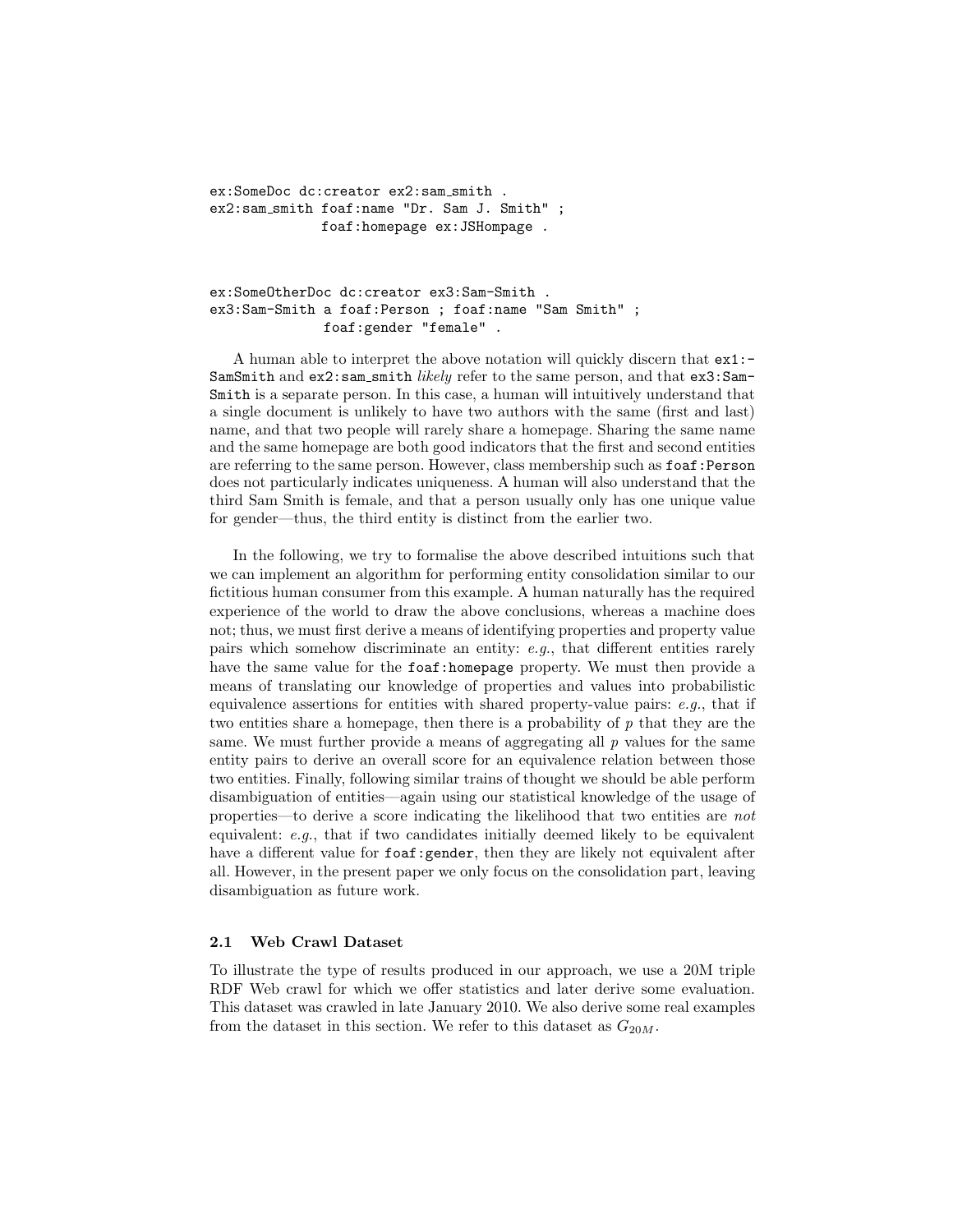#### 2.2 Property-centric statistics

In this paper, we tackle consolidation by relying purely on the statistical characteristics of properties as observed for a given RDF graph. So, to begin, we formalise some statistical characteristics of properties and property-value pairs which approximately quantify how discriminating these are, i.e., to what degree they "identify" the entity to which they are attached.

Thus, when in what follows we speak of *cardinality* for example, it is important to note that we rather intend the notion of an "observed" cardinality observed with respect to a given graph—in contrast to, e.g., the cardinality explicitly declared within OWL constructs owl:cardinality, owl:minCardinality, owl:maxCardinality, owl:FunctionalProperty, owl:InverseFunctionalProperty, etc. With this in mind, we now give some preliminary definitions.

**Definition 1 (Cardinality).** Let G be an RDF document, p be a property used as a predicate in G and s be a subject in G. The observed cardinality (or simply cardinality) of p wrt s in G, denoted Card $_G(p, s)$ , is the cardinality of the set  $\{o \in obj(G) \mid \langle s \ p \ o \ . \rangle \in G\}.$ 

Example 2. Take the graph  $G_{EX}$  of all triples from Example 1; the cardinality of the property dc:creator with respect to the subject ex:SomeDoc is given as  $Card_{G_{EX}}$  (dc:creator, ex:SomeDoc) = 2.

We see the cardinality as an initial indicator of how suitable a given pair  $\langle p, s \rangle$  is for discriminating an entity identified by the object. Given a set of cardinalities for a given property, we can define the straightforward notion of average cardinality for  $p$  as the average of all cardinalities observed for  $p$ ; viz:

**Definition 2** (Average cardinality). Let G be an RDF document, and p be a property used as a predicate in G. The average cardinality of p, written  $AC_G(p)$ , is the average of the non-zero cardinalities of p wrt a variable s. Formally,  $AC_G(p)$  =  $\frac{\sum_{s \in \text{sub}(G)} \text{Card}_G(s,p)}{|\{s \in \text{sub}(G)| \langle s, p \circ . \rangle \in G\}|}.$ 

*Example 3.* Again given  $G_{EX}$ , the average cardinality of the property  $dc:c$ reator is given as  $AC_{G_{EX}}(\text{dc: creator}) = 1.5$ .

Given a property appearing as a predicate in the graph, the corresponding average cardinality is necessarily a positive value greater than one. We may view the average cardinality as roughly corresponding to the probability that two entities identified by a given object are equivalent if they share a given predicate-subject pair—more succinctly, we could interpret properties with average cardinalities close to one as quasi-functional.

Given that RDF graphs preserve direction, we can likewise introduce the dual notion of inverse cardinality and average inverse cardinality, which intuitively coincide with the above definitions replacing subject with object; viz., :

**Definition 3 (Inverse cardinality).** Let G be an RDF document, p a predicate in G and o an object in G. The inverse cardinality of p wrt o in G is the cardinality of the set  $\{s \in \text{sub}(G) \mid \langle s \ p \ o \ .\rangle \in G\}$ . This is written  $\text{ICard}_G(p, o)$ .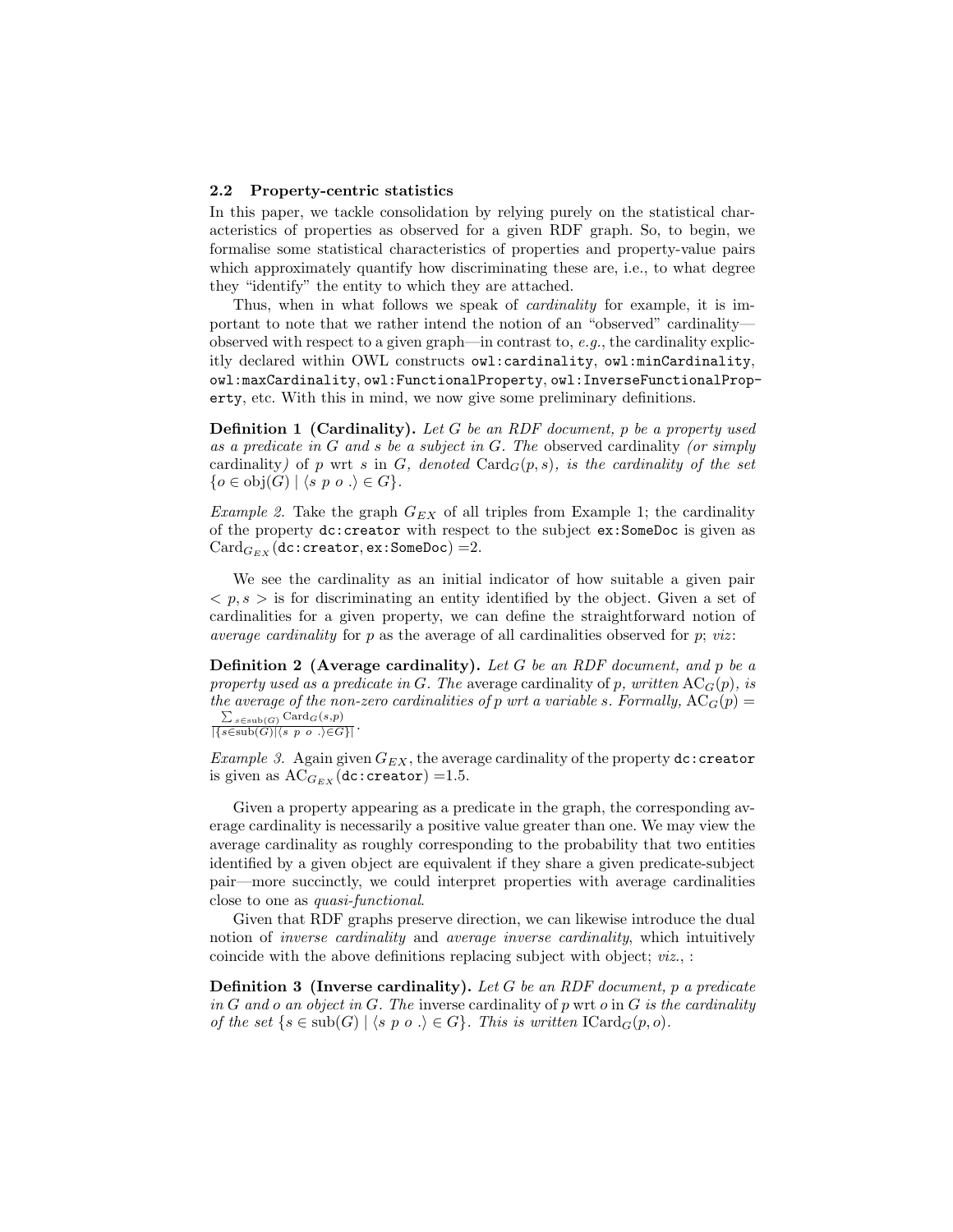Example 4. Again given  $G_{EX}$ , the inverse-cardinality of property foaf:name with respect to object "Sam Smith" is:  $\text{Card}_{G_{EX}}(\text{foaf:name}, \text{``Sam Smith''}) = 2$ .

**Definition 4 (Average inverse cardinality).** Let  $G$  be an RDF document,  $p$  a predicate in  $G$ . The average inverse cardinality of p is the average of the non-zero inverse cardinalities of p wrt a variable o. This is written  $\text{AIC}_G(p)$ . Formally,  $\text{AIC}_G(p) = \frac{\sum_{o \in \text{sub}(G)} \text{Card}_G(p,o)}{\left|\{o \in \text{sub}(G) | \langle s, p \mid o \rangle, \in G\} \right|}.$ 

*Example 5.* Again given  $G_{EX}$ , the average inverse cardinality of the property foaf:name is:  $\text{AIC}_{G_{EX}}(\text{foaf:name}) = 1.5$ .

In analogy to the above said, we may view the inverse cardinality as an initial indicator of how suitable a given  $\langle p, \rho \rangle$  pair is for discriminating an entity identified by the subject, and see low average inverse cardinality scores as an indicator for *quasi-inverse-functional* properties.

Please note that hereafter, whenever there is no ambiguity, we conveniently omit the name of the graph in index, writing, e.g., Card $(p, s)$  instead of Card $_G(p, s)$ .

The above indicators are indeed naïve in terms of quantifying the inversefunctional/functional nature of a given property, and require further tailoring.

Strangely, the absolute accuracy of the above metrics are contingent on the consistency of naming for entities—the lack of which is the precise motivation for the metrics; e.g., if we see that seven distinct subjects—which in actuality refer to the same book—have a given object-value for the property ex:isbn, we would unduely punish ex:isbn by deriving a higher score for the average cardinality. However, we would hope that the more important relative accuracy of our metrics in a large enough dataset are not so affected—as long as the metrics for our properties are proportionately affected by inconsistent naming, we are not so concerned.

In order to remove obvious noise, we must firstly consider the prevalence of blank-nodes in Linked Data and their effect on our metrics: obviously, by their very nature blank-nodes cannot have any naming consistency across Web documents. For example, the social blogging platform hosted on the livejournal.com domain exports large volumes of FOAF<sup>2</sup> data describing users, and only infrequently uses URIs to identify entities; users are given unique blank-node identifiers in each document they appear in. Now,  $e.g.,$  when the same foaf:weblog object-value is given for the same user in several different documents, the average inverse cardinality of foaf:weblog is severely and disproportionately increased. In order to improve our initial naïve metrics, we can begin them by simply ignoring blank-node objects when computing average cardinalities and, conversely, ignoring blank-node subjects when computing inverse average cardinalities. We denote these adapted metics excluding blank nodes by Card-XB and AIC-XB, respectively.

Along these lines, in Table 1 we present the average inverse cardinality for the top five of those properties in our Web crawl which are explicitly declared to be inverse-functional (i.e. of type owl:InverseFunctionalProperty). Following the

 $^2$  http://foaf-project.org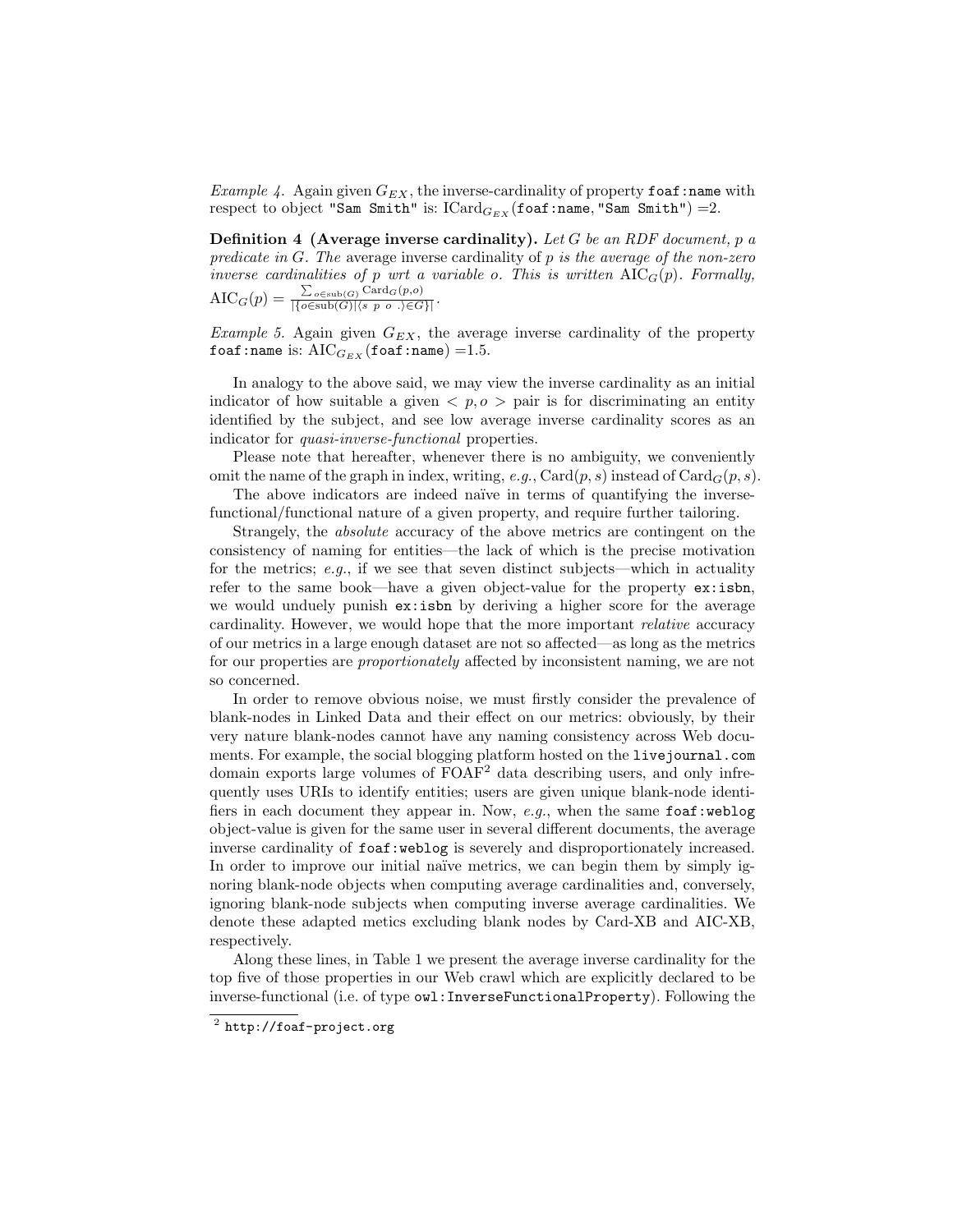above discussion, we would reasonably expect values close to one; we also show the corresponding values when blank-nodes are ignored as above. Somewhat confirming our suspicion, we can observe that,  $e.g.,$  the AIC for  $f \circ af:$ weblog becomes more accurate when blank-nodes are ignored. We also note that  $f$ oaf:mbox still has a high AIC-XB value due to one source which exports the same foaf:mbox values for numerous diverse URI subjects.<sup>3</sup>

| TFP               | Occurrences AIC AIC-XB |                |       |
|-------------------|------------------------|----------------|-------|
| foaf:weblog       | 113,091 1.978          |                | 1.007 |
| foaf:mbox_sha1sum | 74,525 1.039           |                | 1.014 |
| foaf:homepage     | 72,941 1.016           |                | 1.004 |
| contact:mailbox   |                        | 1,272 6.144    |       |
| $f$ oaf:mbox      |                        | $1,113$  2.338 | 2.006 |

Table 1. Average inverse-cardinalities for the top five instantiated properties asserted to be inverse-functional.

We provide similar analysis in Table 2, giving average cardinalities for declared owl:FunctionalProperties. Again we note that the values approximate one, but we observe that the results are generally less affected by blank-nodes.

| FP                | Occurrences AC AC-XB |       |
|-------------------|----------------------|-------|
| foaf:primaryTopic | 69,072 1.066         | 1.065 |
| loc:address       | 2,540                |       |
| loc: name         | 2,540                |       |
| loc:phone         | 2,540                |       |
| foaf: gender      | 1,513 1.001          | 1.001 |

Table 2. Average cardinalities for the top five instantiated properties asserted to be functional.

Another problem which requires consideration in our metrics is that of incomplete knowledge: given the fact that less observations derive a lower AC/AIC score for a property, we should be more conservative in using less observed properties for consolidation. Thus, we introduce the notion of an adjusted average cardinality, where we use a standard credibility formula to dampen averages derived from relatively few observations towards a more conservative mean value [8].

Definition 5 (Adjusted Average Cardinality). Let  $p$  be a property appearing as a predicate in the graph. The adjusted average cardinality of  $p$  is then  $\text{AAC}(p) = \frac{\text{AC}(p) \times n_{\overline{p}} + \overline{\text{AC}} \times \overline{n}}{n_{\overline{p}} + \overline{n}}$  where  $n_{\overline{p}}$  is the number of distinct subjects that appear in a triple with p as a predicate,  $\overline{AC}$  is the average cardinality for all predicate-subject pairs, and  $\overline{n}$  is the average number of distinct subjects for all predicates in the graph.

Note that above, it may be more intuitive to think of  $n_{\overline{p}}$  as corresponding to the number of observed cardinalities used to derive  $AC(p)$ . The above credibility

 $^3$  http://rdfweb.org/2003/02/28/cwm-crawler-output.rdf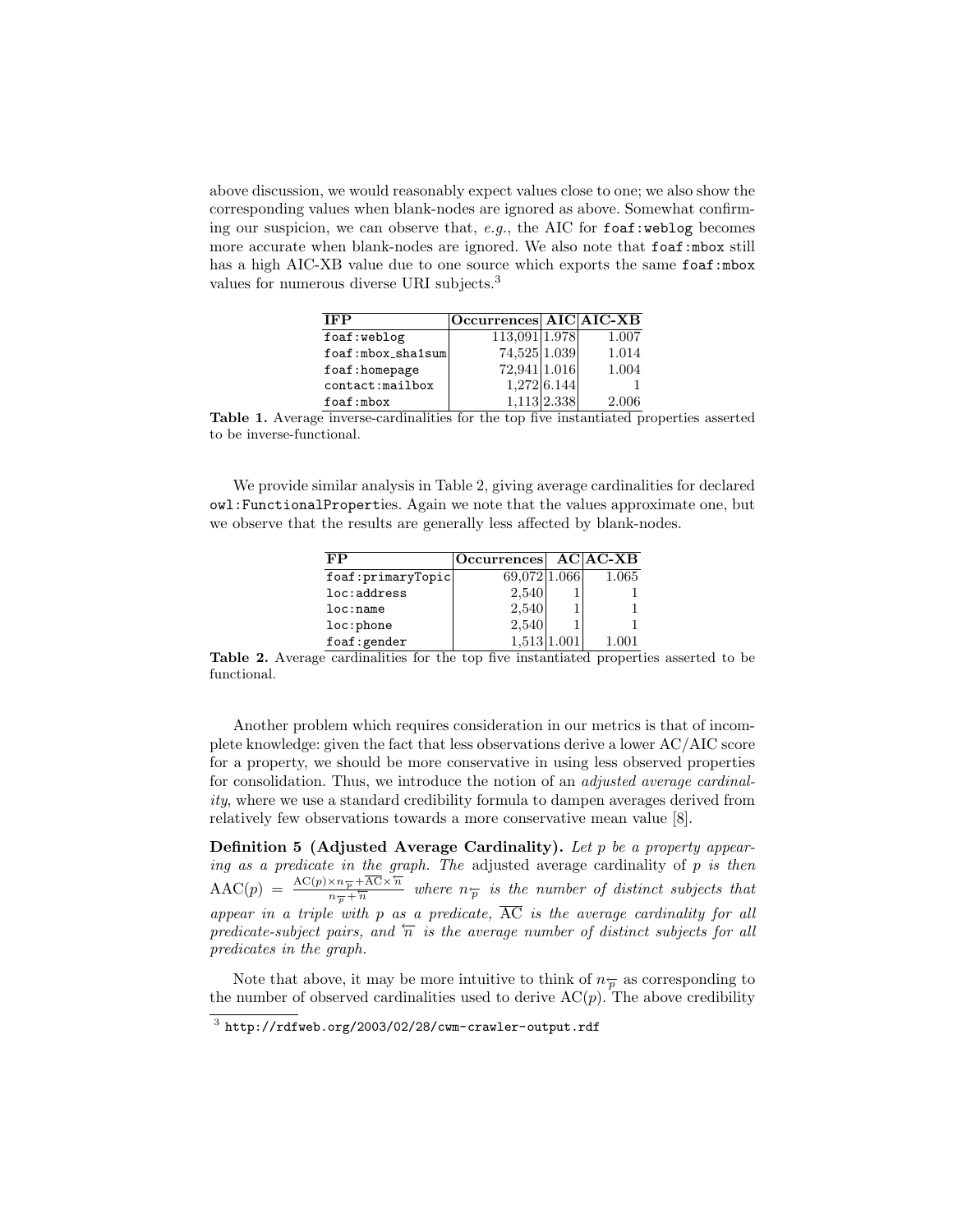formula ensures that for AC values derived from a low number of observations  $(n_{\overline{p}} \ll \overline{n})$ , the adjusted AC value is more influenced by the mean AC value than the observed value AC(p); conversely, when  $n_{\overline{p}} \gg \overline{n}$ , the observed AC(p) value has more influence. From our dataset, for the AAC we observed a value for  $\overleftarrow{n}$  of 3985, and a value for  $\overline{AC}$  of 1.153.

We define Adjusted AIC analogously, where  $\overline{\text{AIC}}$  denotes the average cardinality for all predicate-object pairs and  $\vec{n}$  is the average number of distinct objects for all predicates in the graph. From our dataset, for the AAIC we observed a value for  $\overrightarrow{n}$  of 754, and a value for AIC of 6.094.

*Example 6.* From  $G_{20M}$ , for property rel:childOf, AIC(rel:childOf)=1.414 and  $n_{\overline{rel:childOf}} = 74$ . Then, AAIC(rel:childOf) =  $\frac{74 \times 1.414 + 6.094 \times 754}{74 + 754}$  = 5.85: a conservative score reflecting the lack of observations for rel:childof.

Taking property foaf:name, AIC(foaf:name)=1.161 and  $n_{\overrightarrow{\text{foaf}:\text{name}}}=66{,}244.$ Then, AAIC(foaf:name) =  $\frac{66,244\times1.161+6.094\times754}{66,244+754}$  = 1.293: a more confident score reflecting the wealth of observations for foaf:name.

#### 2.3 Computing confidence for entity equivalences

We now want to use the cardinalities, inverse cardinalities, AAC and AAIC values of properties and values that are shared by two entities to derive some score indicating the likelihood that those two entities are equivalent; referring back to our running example, the instances  $ex1:SamSmith$  and  $ex2:sam Smith$  share the object-value ex:JSHomepage for property foaf:homepage and the subjectvalue ex:SomeDoc for the property dc:creator—similarly, ex1:SamSmith and ex3:Sam-Smith share the object-value "Sam Smith" for property foaf:name. To do this, we need a metric which combines the (inverse) cardinality and the AA(I)C score for a given property-value pair, where the former value indicates the "uniqueness" of the value for the property, and the latter value gives a more general indication of the (inverse-) functional nature of the property.

We start by assigning a coefficient to each pair  $\langle p, o \rangle$  and each pair  $\langle p, s \rangle$  that occur in the dataset, where the coefficient is an indicator of how much the pair helps determining the identity of an entity. In particular, for the purposes of later aggregation, we require the coefficient to be a positive value less than one. We determine the coefficient for a  $\langle p, s \rangle$  pair as  $C(p, s) = \frac{1}{\text{Card}(p, s) \times \text{AAC}(p)}$ , and the the coefficient for  $\langle p, o \rangle$  as  $C^-(p, o) = \frac{1}{\text{ICard}(p, o) \times \text{AAIC}(p)}$ .

*Example 7.* Take  $G_{EX}$  as a version of  $G_{20M}$  which contains  $G_{EX}$ —essentially, we want to refer to the running example using real statistics from our evaluation. Take  $\text{AAIC}_{G_{EX}}$  (foaf:name)=1.293 as before.

Now, let us speculate that  $\textup{ICard}_{G_{EX} \textup{I}}(\textup{\texttt{foaf}}:\textup{\texttt{name}},\textup{\texttt{``Sam Smith''}}) = 7, \textup{reflect}$ ing in this example that "Sam Smith" is somehow a relatively common name. Then,  $C^-$  (foaf:name, "Sam Smith") =  $\frac{1}{7 \times 1.293} = 0.11$ .

Now, speculate that  $\text{ICard}_{G_{EX}}(f\text{oaf:name}, "Dr. Sam J. Smith") = 2$ , reflecting in this example that the name "Dr. Sam J. Smith" is more rare. Then,  $C^-$ (foaf:name,"Dr. Sam J. Smith") =  $\frac{1}{2 \times 1.293} = 0.387$ .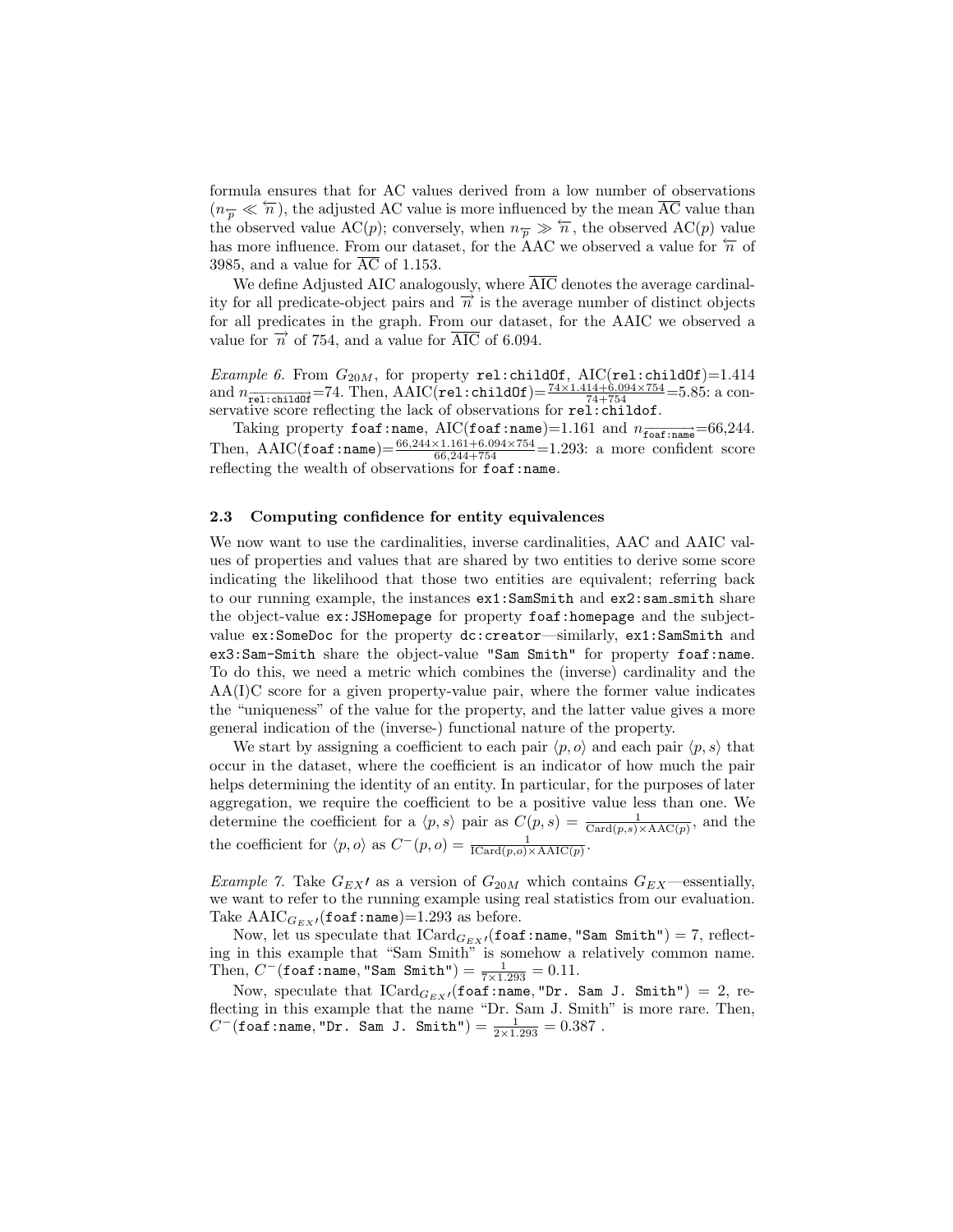With coefficients for each property-value pair at hand, we can now derive an aggregated confidence score for entity equivalences. To this end, we define the following aggregation function:

**Definition 6 (Aggregated Confidence Score).** Let  $Z = (z_1, \ldots, z_n)$  be a nonempty n-tuple such that  $Z \in [0,1]^n$  and let  $\max \in [0,1]$ . The aggregated confidence value  $\text{ACS}(Z, \text{max})$  is computed iteratively: starting with  $\text{ACS}^0 = 0$ , then for each  $k = 1...n$ ,  $ACS^k = (\max - ACS^{k-1})z_k + ACS^{k-1}$ .

The above confidence function is commutative (wrt. the order of  $z_i, z_j$ ) and produces a value between 0 and max inclusive. Taking max as 1, the main idea is to view Z as a list of probabilistic scores for a given observation, and that each successive score  $\text{ACS}^k$  reduces the uncertainty  $1 - \text{ACS}^{k-1}$  by a product of the current observation  $z_k$ —we parameterise max for full flexibility of the aggregation function. Also, the function gives higher weight to more certain observations. Indeed, take  $Z_a = (0.5, 0.5)$  and  $Z_b = (0.9, 0.1)$ ;  $\text{ACS}(Z_a, 1) = (1 - 0.5) \times 0.5 +$  $0.5 = 0.75$  whereas  $\text{ACS}(Z_b, 1) = (1 - 0.1) \times 0.9 + 0.1 = 0.91$ .

To compute the aggregated confidence score for the equivalence of two entities  $e_1, e_2$ , we first define the sequence of subject equivalence coefficients  $s^{e_1,e_2}$  =  $(s_1^{e_1,e_2},\ldots,s_n^{e_1,e_2})$  as an ordering of the multiset  $\{C^-(p,o) \mid \langle e_1 p o \rangle \in G \land$  $\langle e_2 p o \rangle \in G$  that is, the coefficients for pairs  $\langle p, o \rangle$  that appear in a triple with subject  $e_1$  as well as in a triple with subject  $e_2$ . We define the sequence of object equivalence coefficients  $o^{e_1,e_2} = (o_1^{e_1,e_2}, \ldots, o_n^{e_1,e_2})$  analogously via  $C(p,s)$ .

Let  $Z_{e_1,e_2}$  be the concatenation of the sequences  $s^{e_1,e_2}$  and  $o^{e_1,e_2}$ , that is,  $Z_{e1,e2}$  represents the confidences derived from the coefficients of all property-value pairs shared by the two entities. We could now na¨ıvely compute the aggregated confidence score as  $\text{ACS}(Z_{e1,e2}, 1)$ .

*Example 8.* Again take  $G_{EX}$ , where  $\text{AAIC}_{G_{EX}}$  (foaf:homepage) = 1.068 and  $\text{AAC}_{G_{EX}}(\text{dc:creation}) = 1.214$ . Further, let us assume  $\text{Card}_{G_{EX}}(\text{foaf:homepage},$ ex: JSHompage) = 2 and  $Card_{G_{EX}}$ /(dc:creator, ex:SomeDoc) = 2. As before, we can determine  $C^-$ (foaf:homepage, ex:JSHompage) = 0.468 and  $C$ (dc:creator,  $ex:SomeDoc = 0.412.$ 

Now, taking  $ex1:SamSmith$  and  $ex2:sam Smith$  as candidates for consolidation, we can determine  $Z_{\text{ext}}$ : $\text{Sams}_{\text{mit},\text{ex2:sam}}$  smith = (0.468, 0.412), and finally compute  $\text{ACS}(Z_{\text{ex1:SamSmith,ex2:samSmith}}, 1) = 0.687$ .

However, the above aggregation is still too naïve for Web data in that it assumes that observations based on property-value pairs are completely independent. As a counter-example, we present Figure 1 which shows a real sample taken from our crawl in which we see two people share some relation to six distinct subject/object values. We observe a clear correlation between these properties.

Firstly, we must consider that two entities which share at least one value for a given property are more likely to share subsequent values; thus, we cannot view the subsequent readings as independent observations, and must take into account possible correlation:  $e.g.,$  two people who have co-authored at least one paper together are more likely to co-author more. Thus, as a counter measure,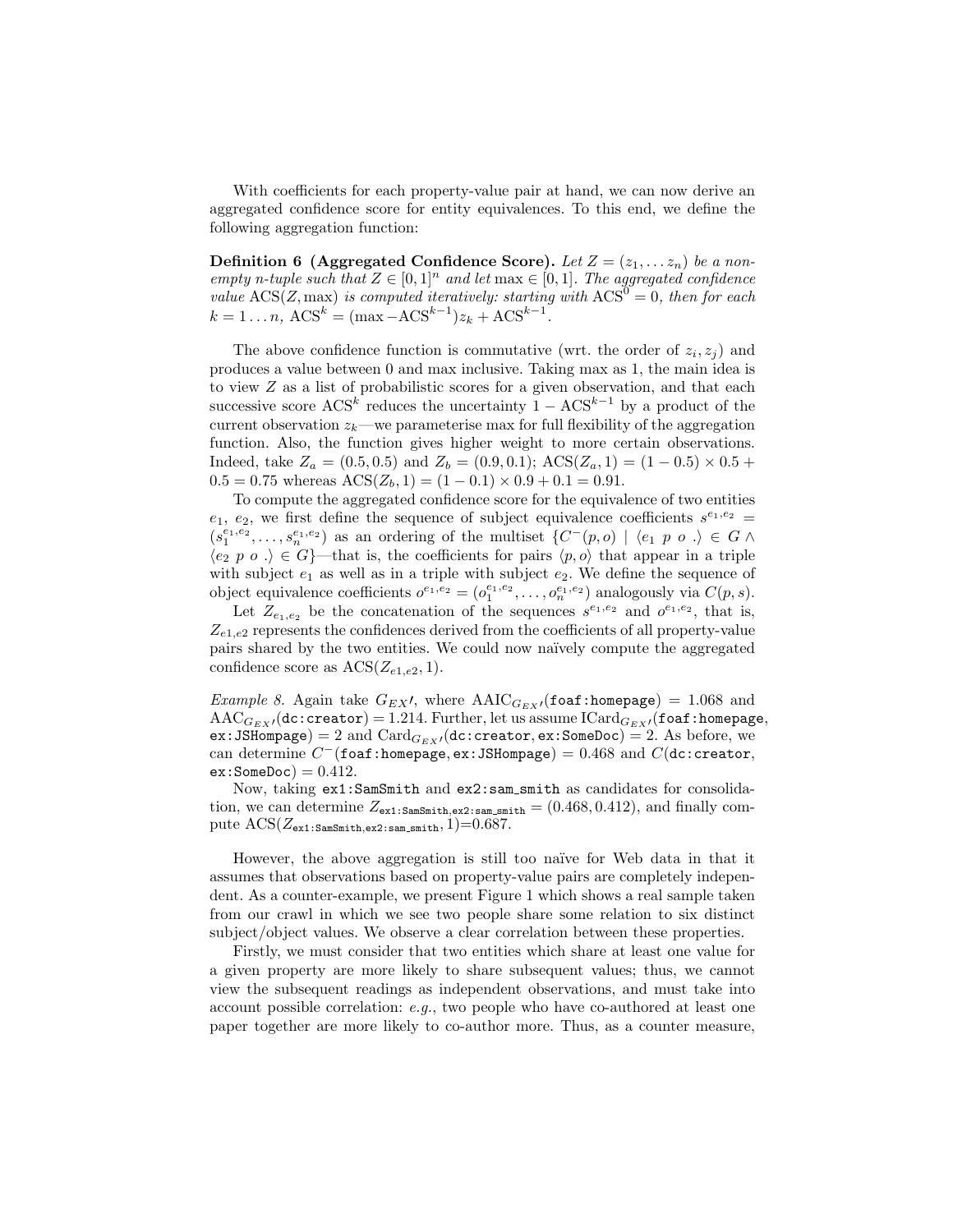

Fig. 1. Real example of inter- and intra-property correlation

for the observed shared property-value pairs for  $e_1$  and  $e_2$ , we first aggregate the values for each property  $p_k$  (in each direction) separately using the above aggregation function: during this aggregation, we set the max value to  $\frac{1}{AC(p_k)}$  or  $\frac{1}{AIC(p_k)}$  respectively. Thus, for the example presented in Figure 1, we would only allow, e.g., dc:creator to contribute a total value of 0.824. We then perform the aggregation function again over the individual scores of all properties (in each direction).

Aside from correlation for values on a single property, there may also be correlation between different properties—e.g., sub-properties or inverse-properties which relate two entities to the same external literal or entity. Thus, we prune our observations whereby if we have multiple properties connected to the same term, we keep the property with the lowest  $AC(p)$  or  $AIC(p)$  value for either direction, and remove consideration of all other properties.

The above two steps to counter-act "obvious" correlation reduced the aggregated confidence scores for the two entities presented in Figure 1 from 0.969 in the naïve case, to 0.781. Admittedly, the new confidence is still quite high—one could further try to detect and account for less obvious forms of correlation such as between a person's affiliation, location and co-authors. However, such considerations are outside of the current more preliminary scope.

## 3 Implementation

In order to simplify discussion of our implementation, we solely refer to the calculations based on AIC until necessary. Calculations based on AC are directly analogous, where object and subject are simply swapped.

We wish to see our methods used at scale over Linked Data, thus we attempt to use scalable operations to implement our statistical analysis: specifically, we rely mainly on sorts and scans. Data is stored in N-Triples (or possibly N-Quads) format in a flat GZipped compressed file.

Assuming an input unsorted dataset, our first step is to sort the data according to the following lexicographic order (using a merge-sort):

 $(p, o, s)$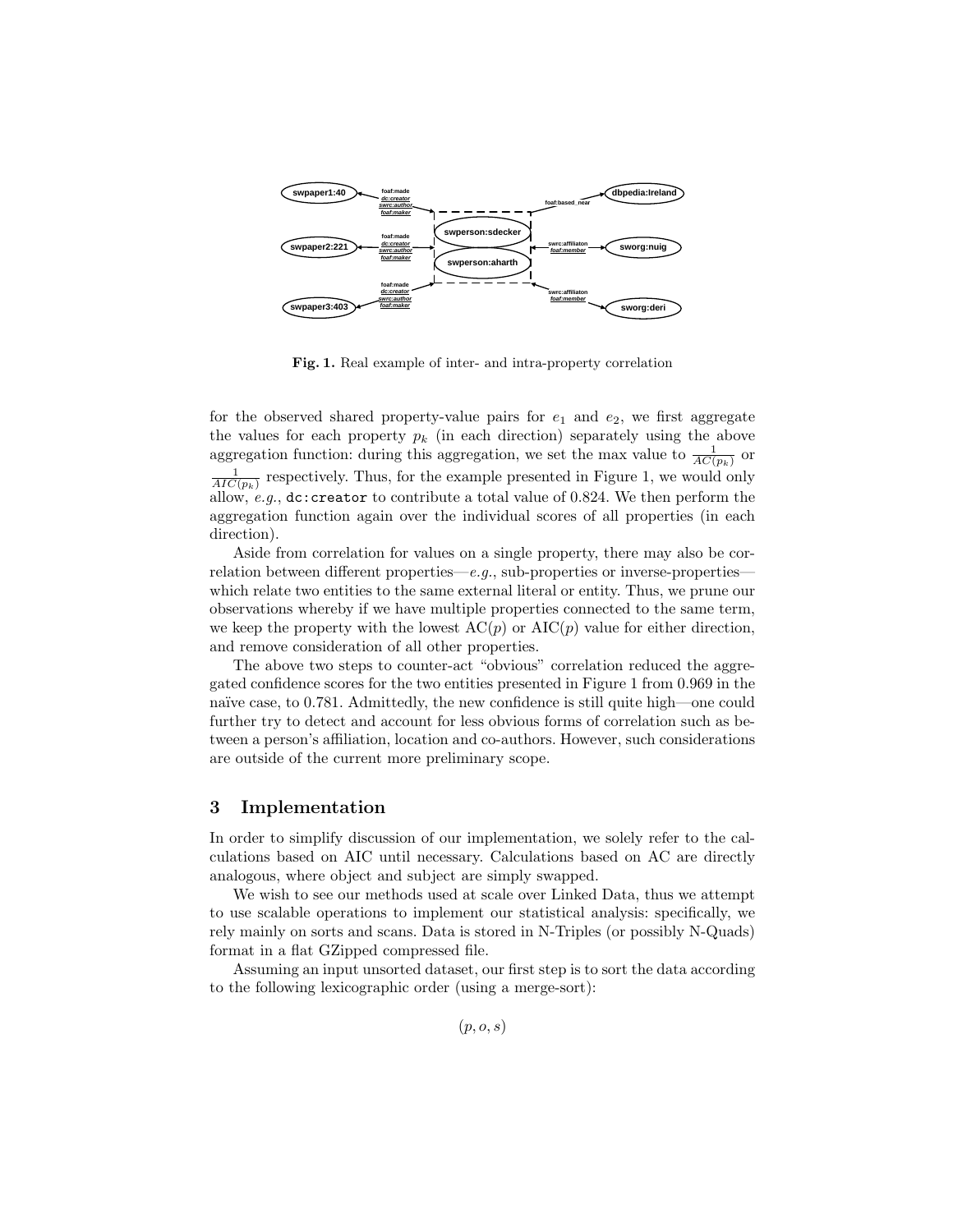The data is thus grouped according to common p values, and further according to common  $p, o$  pairs. Thus, we can calculate the inverse-cardinality for each  $p, o$ by means of a scan. Further, by storing the distribution of inverse-cardinalities observed for a given property, we can similarly compute the average inverse cardinality for each property on the fly. Thus, we perform a single scan of the ordered data and extract all of the cardinality information needed for the proceeding steps, as well as the  $\overleftarrow{n}$  and  $\overrightarrow{AC}$  figures required for the credibility formula.

We can then perform a second scan of the same data, this time using the statistics produced in the first scan to derive initial confidence scores for each individual po pair. That is to say, we can use the  $AIC(p)$  and  $\text{ICard}(p, o)$  to compute  $C^-(p, o)$  values, and propagate these values as initial indicators of equivalence for subjects with the same  $\langle p, o \rangle$ . Thus, after the second scan we produce the following tuples:

$$
(e_1, e_2, C^-(p, o), p, o, -)
$$

These tuples are written again to a new compressed file (in general N-Triple form); note that the '−' is simply to indicate direction of the observation.

Applying the exact same process over data ordered by:  $(p, s, o)$ , we can also derive tuples of the form:

$$
(e_1, e_2, C(p, s), p, s, +)
$$

Note that we do not produce reflexive or symmetric versions of the above tuples: for the above tuples,  $e_1$  will always be less than  $e_2$  with respect to the given lexicographical order which allows us to halve the set of tuples, while ensuring consistency in tuple "naming". Indeed, the production of such tuples is quadratic with respect to the given input which naïvely could seriously hamper scalability we aim for. In order to illustrate this, Figure  $2(a)$  and Figure  $2(b)$  show the cumulative increase in tuples when considering increasing sizes of "equivalence classes" derived for increasingly common  $p, o$  and  $p, s$  pairs respectively. Conveniently however, the increased equivalence class sizes corresponds to a higher inverse-cardinality/cardinality values, which implies that the common  $\langle p, o \rangle / \langle p, s \rangle$ pairs which produce the larger equivalence classes are in any case useless for consolidation in our scenario. For the moment, we implement an arbitrary threshold and throw away equivalence tuples derived from  $\langle p, o \rangle / \langle p, s \rangle$  pairs with s/o values greater than 100.

Finally, both incomplete sets of tuples can then be merge-sorted to produce a file grouped by  $e_1$  and  $e_2$ . The sorted tuples can then be scanned, with the above aggregation functions being applied for each  $\langle e_1, e_2 \rangle$  pair.

We deem the above methods to be relatively scalable—with the caveat of quadratic equivalence tuples being produced—again, with a sensible threshold, such explosion of output can be mitigated. In any case, we admittedly have yet to test our methods with respect to performance or scale on larger datasets with varying thresholds. For the moment, we focus on some quality evaluation to ensure that our approach derives some reasonable results.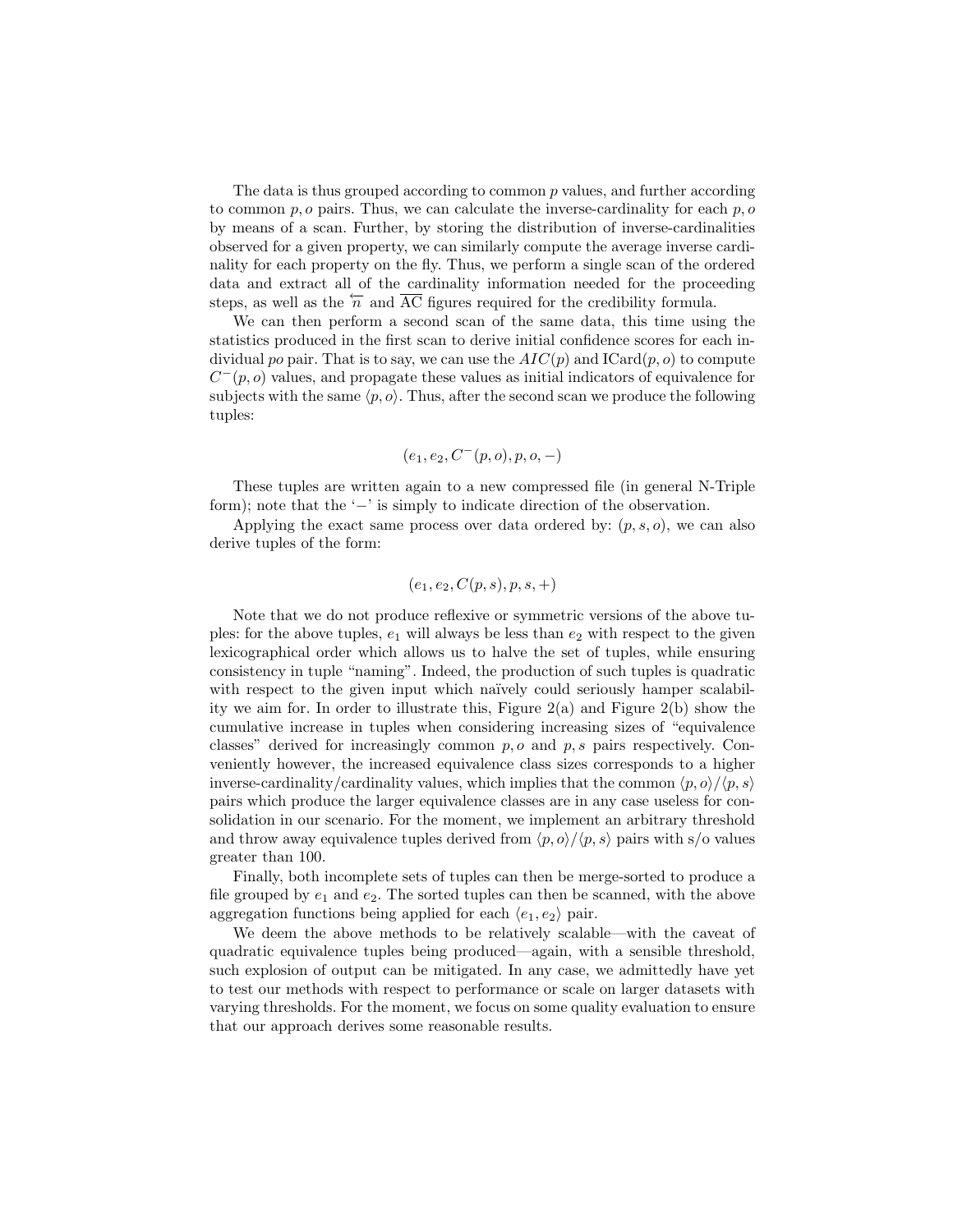

Fig. 2. Cumulative increase in tuples when considering increasing sizes of "equivalence classes" derived for increasingly common  $p$ ,  $o$  and  $p$ ,  $s$  pairs respectively.

## 4 Quality evaluation

The evaluation of our approach is problematic because there is no existing benchmark for consolidation of Web data. We nonetheless tried two different approaches.

Firstly, we extract our own "best-effort" benchmark from our crawl of 20 million triples by the following process:

- we extract asserted owl:sameAs statements and infer additional owl:sameAs statements using the same technique as in [3]—a single iteration of reasoning using owl:FunctionalProperty and owl:InverseFunctionalProperty assertions;
- we separate all owl:sameAs statements and additionally compute the transitive closure thereof;
- we prune the dataset by keeping only triples which have either a subject or an object that appears in a owl:sameAs statement;
- again, we discard the owl:sameAs statements which relate an entity for which we have no information;
- we again finally prune the dataset removing triples for which the subject or object do not have owl:sameAs statements.

The resulting set of owl:sameAs statements contains 36,134,230 transitively closed, non-symmetric, non-reflexive (reflecting the nature of the same-as output of our statistical approach) owl:sameAs statements over 87,586 entities. The evaluation data consists of 5,622,898 triples. We view the derived asserted/inferred owl:sameAs statements as a partial ground-truth for our quality evaluation: please note that we are aware of the somewhat ironic nature of our evaluation approach if we apply our previous work on reasoning, we would achieve a perfect 100% recall and 100% precision. However, again this evaluation is best-effort, and is intended in this preliminary analysis to present illustrative statistics about the precision of our approach in the spirit of a proof-of-concept.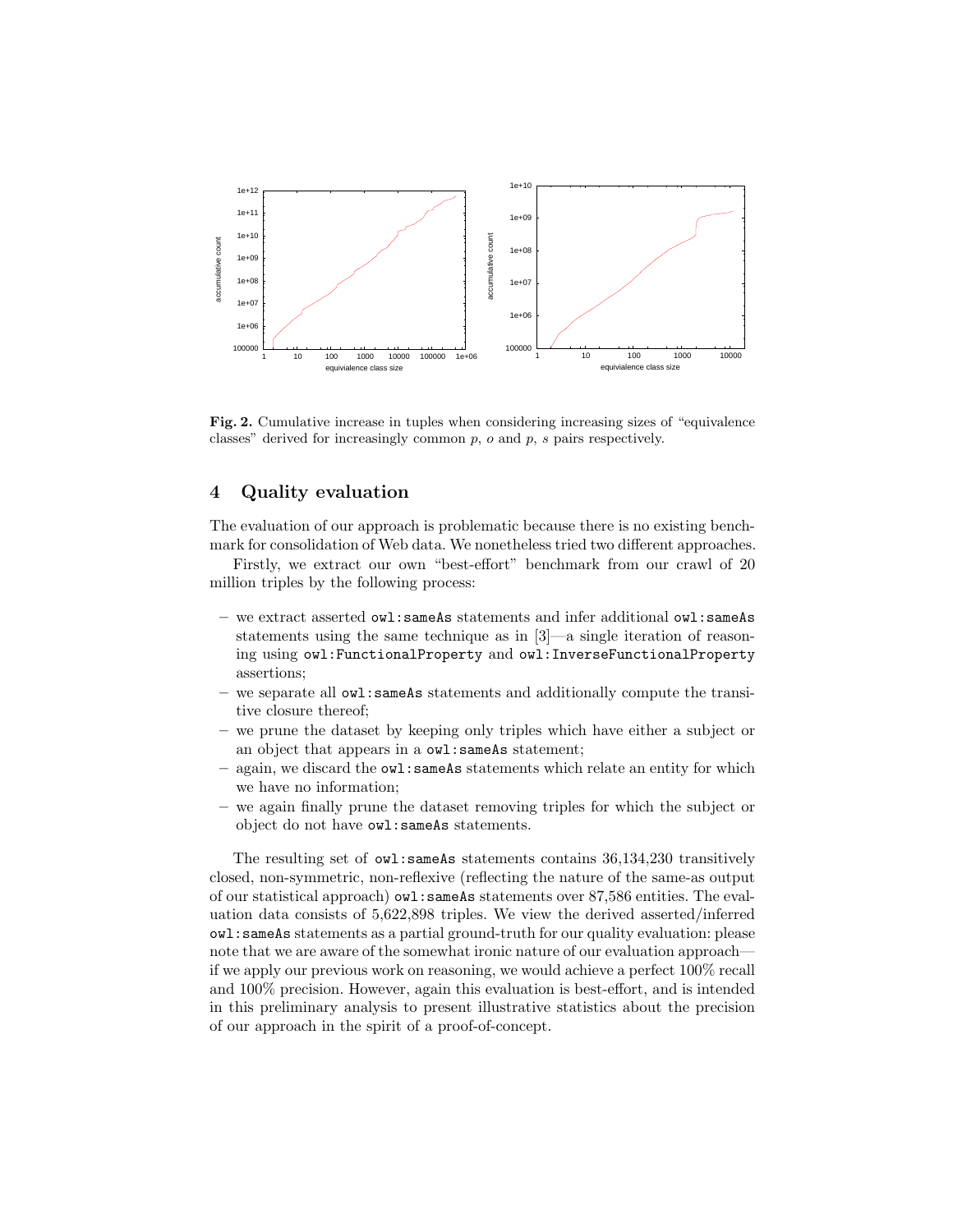Along these lines, in Figure 3(a) we present the precision of our approach considering AIC values, AC values, and both values combined. Indeed, our precision is quite high at even low levels of confidence, reaching roughly 92% at a confidence value of 0.26. However, our approach suffers from deriving a small number of incorrect equivalences at high confidence. Severe drops in precision are due to the derivation of large numbers of correct inferences at an exact precision; e.g., we derive 630 correct inferences at the precise value of 0.6777389199225334 all uniformly described entities found in the aforementioned livejournal.com domain. Thus, once we go above that threshold, the precision severely drops. Essentially, large volume equivalences are derived at lower confidence values, and incorrect equivalences between entities described in smaller exporters are derived at higher confidence values. Figure 3(b) is presented for cross-reference, where the amount of remaining correct inferences drop in correlation with the drops in precision from Figure  $3(a)$ . Interestingly, from Figure  $3(a)$  we can conclude that considering AIC values alone approximates consideration of both directions.

With respect to recall, we observed a value of about 3% with respect to the transitively closed ground truth. However, one should note that we do not perform any transitive closure over the output of our statistically derived equivalences, and thus it is difficult to derive an adequate recall comparison.



(a) Precision of our approach considering (b) Correct equivalences found considering AIC (pos), AC (ps) and both, with respect AIC (pos), AC (ps) and both, with respect to different threshold of confidence to different levels of confidence

In our second evaluation, we used our consolidation approach as an instance matching tool by selecting only the consolidation that matches named terms from two distinct datasets. This method has the merit of being comparable to other instance matching algorithms over the reference datasets of the Ontology Alignment Evaluation Initiative<sup>4</sup>. The OAEI offers a well established competition in the ontology matching community, and an instance matching track was added in 2009. The drawback of this method is that the datasets used are very homogeneous (3 sets of bibliographic data) and are using the same terms in a very similar

<sup>4</sup> OAEI.http://oaei.ontologymatching.org/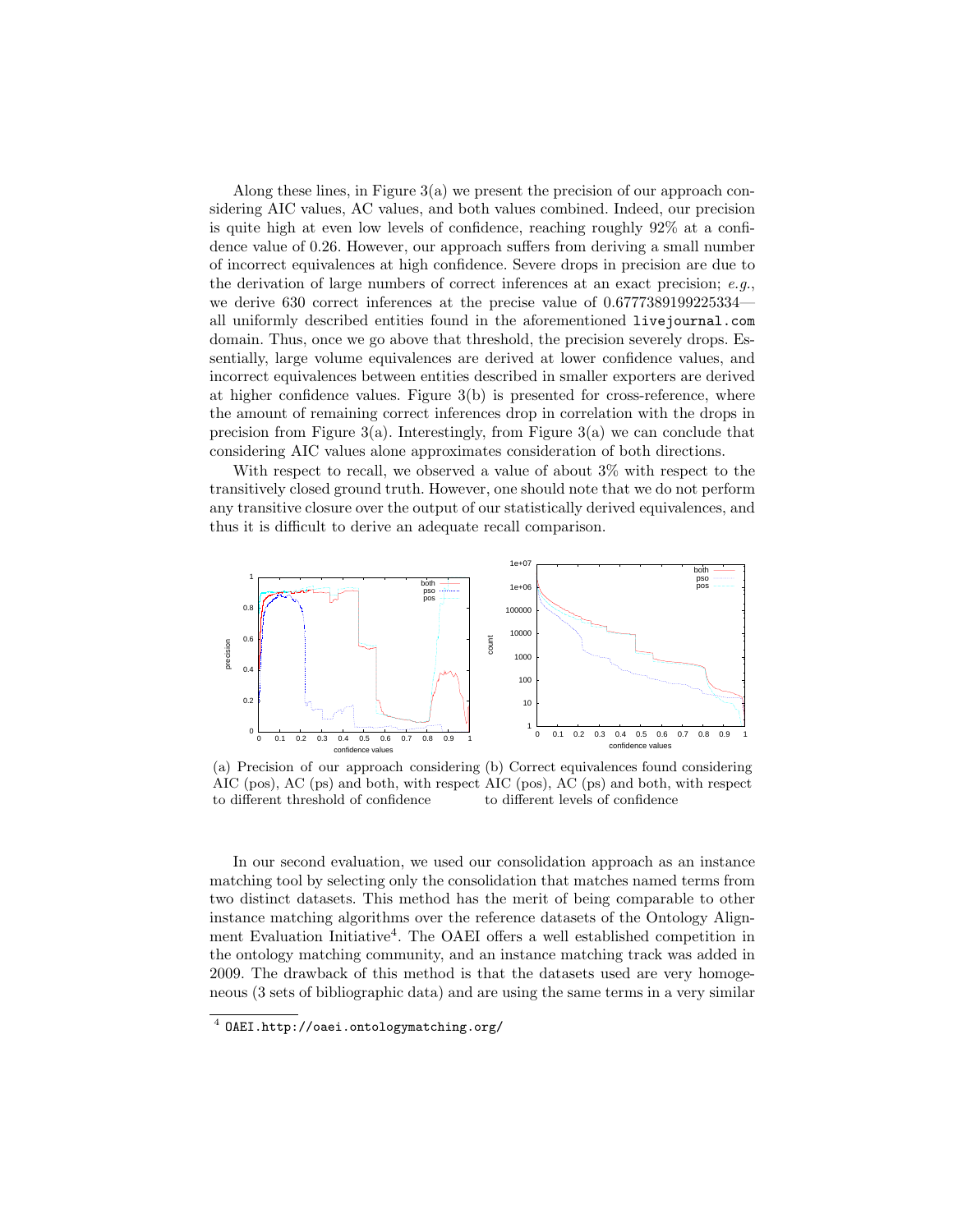way to each other. Therefore, they are not representative of what is really found on the Web of Data. The results in Figure 4 shows that we get a much lower recall than specialised instance matching tools (cf. [9], Fig. 12, p40). We do not consider that this demonstrate a flaw of our approach. On the contrary, we think that it shows the limits of evaluating a generic consolidation approach with a specific, small-scale instance matching dataset. Unfortunately, a solid evaluation standard for entity consolidation is yet to be devised. Our previous home-made benchmark is an attempt in that direction. In this experiment, AC did not contribute at all to the overall confidence, because of the particular morphology of the data.



(c) Precision in function of the threshold of (d) Correct equivalences found in function confidence of the threshold of confidence

#### 5 Related work

In our previous work, we used reasoning (functional properties, inverse functional properties, cardinality restrictions) to consolidate Web data with limitation both in terms of precision and recall [3]. Entity consolidation has an older related stream of research relating largely to databases, with work under the names of record linkage, instance fusion, and duplicate identification; cf. [1, 10, 11] and a survey at [2]. Due to the lack of formal specification for determining equivalences, these older approaches are mostly concerned with probabilistic methods. Bouquet et al. [12] motivate the problem of (re)using common identifiers as one of the pillars of the Semantic Web, and provide a framework and fuzzy matching algorithms to fuse identifiers. Online systems such as  $Sig.Ma<sup>5</sup>$ , rkbexplorer<sup>6</sup>, and ObjectCoref offer on-demand querying for owl:sameAs relations found for a given input URI, which they internally compute and store. Another related field which gained more recent attention is Instance matching. Some references include matching database instances [13], domain-dependent similarity of instances [14, 15], [4], instance matching and linking guided by a "linking language" (Silk) for

 $^5$  http://sig.ma

 $^6$  http://www.rkbexplorer.com/sameAs/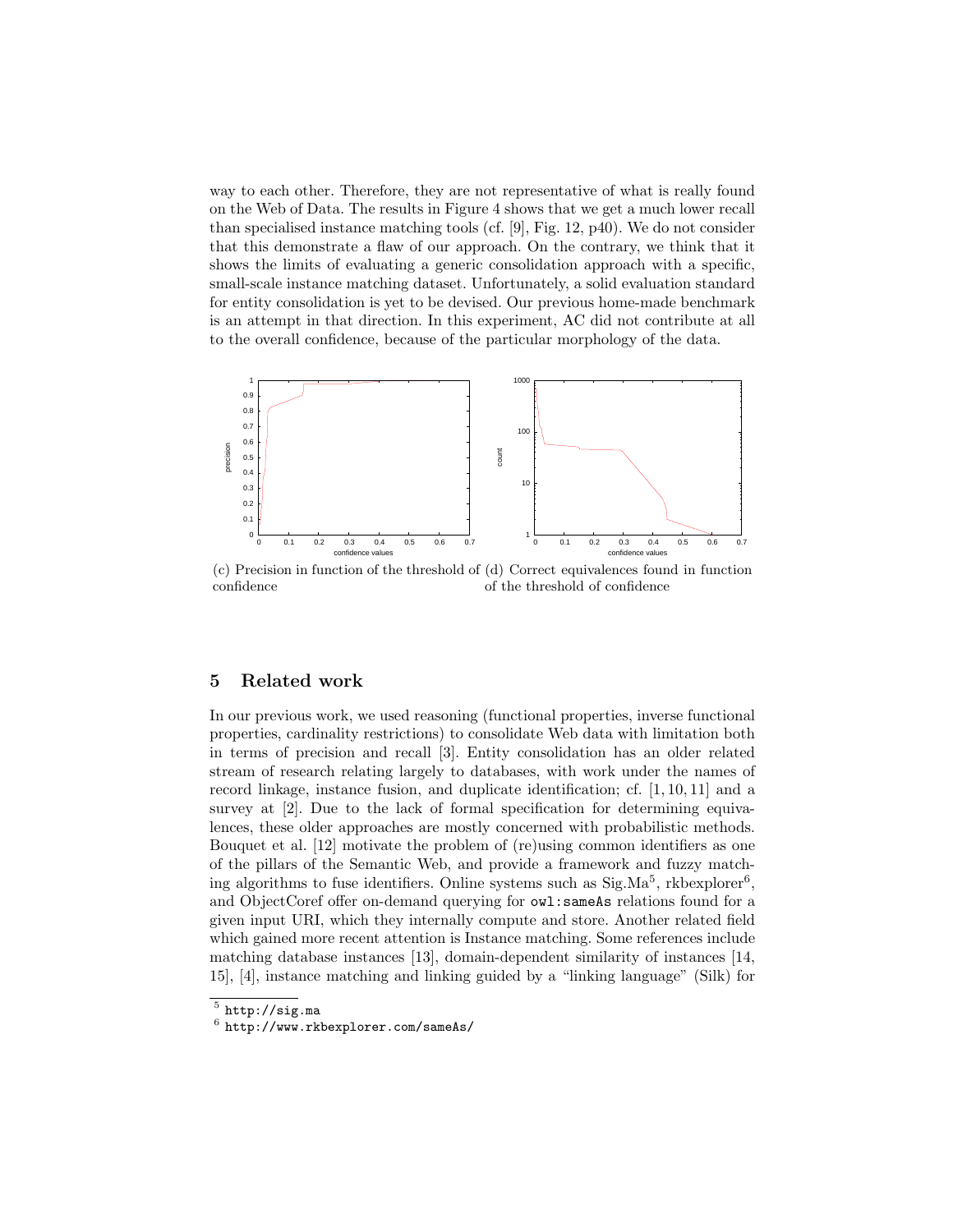Linked Data [5]. Also, in 2009, the Ontology Alignment Evaluation Initiative<sup>7</sup> has introduced a new test track on instance matching<sup>8</sup> .

#### 6 Discussion and conclusion

Indeed, our work is quite preliminary, and there are many open questions. Firstly, in order for such an approach to be proven useful, we would need to demonstrate that the statistical approach presented can generate additional equivalence relations than standard reasoning approaches. Such was not possible given the nature of our evaluation setups. In theory however, we believe that the presented approach should be able to conclude additional equivalences, and in future work we would need to devise a means of evaluating such. Similarly, we should also incorporate reasoning approaches into the current statistical model, developing a hybrid approach which hopefully generates more equivalences.

Perhaps a more interesting use-case for statistical approaches is for disambiguating entities: that is, stating that two entities are different. Such  $\alpha$ ul: differentFrom relations are rarely specified on the Web—they can however be inferred from, e.g., more common  $\text{owl:disjointWith}$  assertions. Given a set of candidate equivalences derived through reasoning, statistical or hybrid approaches, disambiguation can be applied to improve precision of results; reasoning on, e.g., owl:InverseFunctionalProperty assertions is known to be imprecise [3]—clearly, our approach could also benefit from some disambiguation post-processing. Indeed, one could consider an iterative approach, where the confidence scores for equivalence and difference are iteratively refined—and statistics are iteratively made more accurate—until a satisfactory fixpoint.

Further, we would intend to evaluate the performance characteristics of our approach on larger datasets, with the aim of applying the analysis over a dataset in the order of a billion triples. Again, our approach is based on a scalable substrate of sorts and scans, and so we would see this as a feasible goal.

With respect to improving the algorithms presented herein, we would need to consider more advanced topics. Perhaps the most important is the consideration of the source of data when deriving statistics. The statistics for usage of properties is heavily influenced by large RDF exporters on the Web. Most of the incorrect highly-confident equivalences were the result of applying such statistics over smaller heterogeneous sources. One might argue that there currently is not enough heterogeneous Linked Data to give enough confidence for such statistical approaches—the "reasonable ineffectiveness of Linked Data" if you will; however, we should still attempt to consider some notion of a "dataset" as a grouping of uniform RDF data—e.g., published by the same exporter—and consider a weighted version of our statistics which includes such a concept.

Also, we would have to look at deriving some form of transitive closure over the 'fuzzy' equivalences produced to improve recall. The exact nature of such a closure is the topic for future research. Similarly, detection of some notion of correlation

<sup>7</sup> OAEI.http://oaei.ontologymatching.org/

<sup>8</sup> Instance data matching. http://www.scharffe.fr/events/oaei2009/